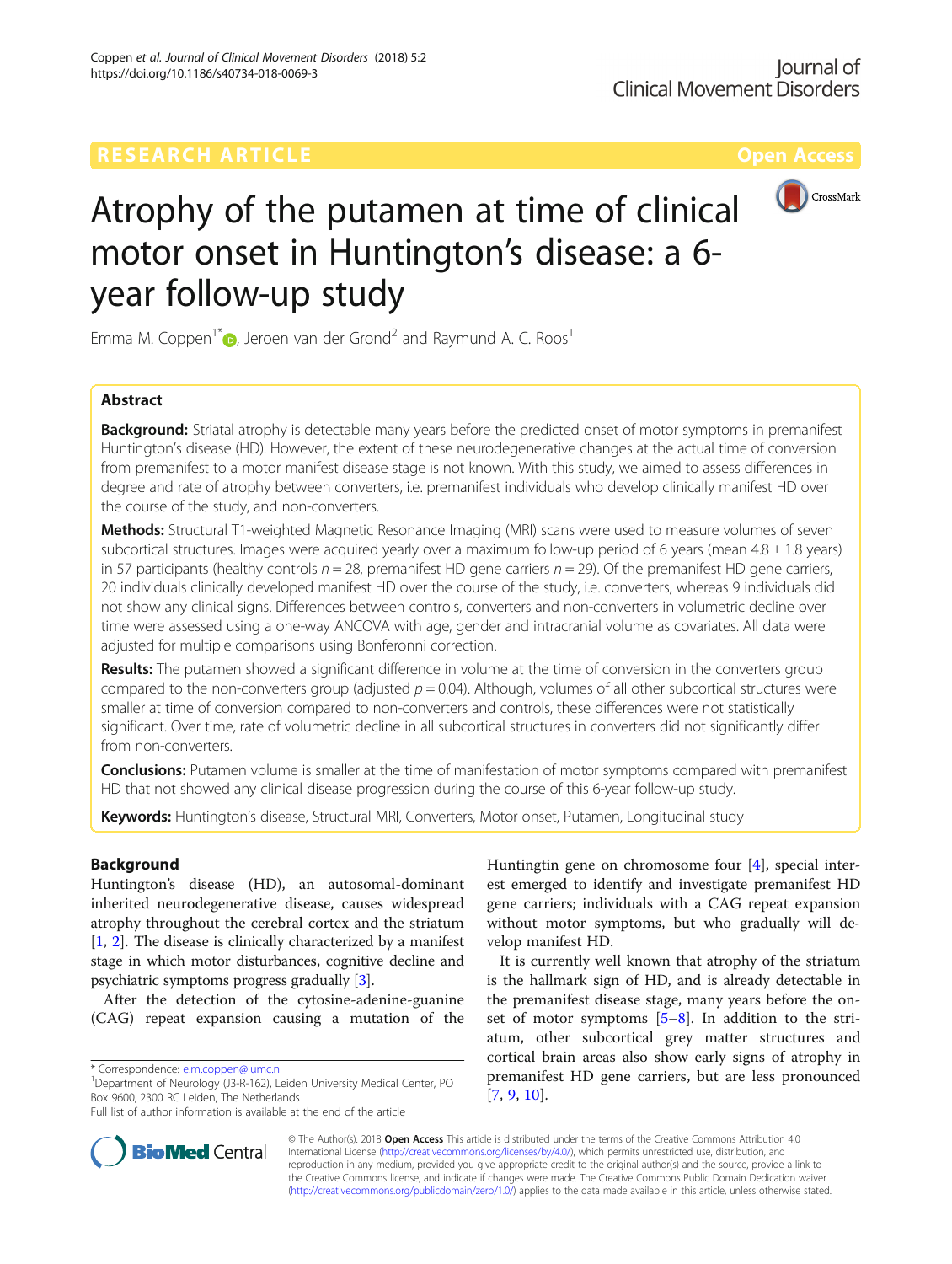In this respect, subcortical volumetric measures have shown to be clinically useful in the prediction of time to onset at which individuals convert from premanifest HD to motor manifest HD  $[5, 6, 11]$  $[5, 6, 11]$  $[5, 6, 11]$  $[5, 6, 11]$  $[5, 6, 11]$  $[5, 6, 11]$ . Furthermore, it has been suggested that in addition to volume differences between various disease stages, the rate of decline in striatal volume may be an important factor in disease progression [\[6](#page-6-0), [7](#page-6-0)].

Although cortical and subcortical atrophy are considered early markers of the disease, it is not known whether the absolute reduction in striatal volume is indicative for clinical conversion from a premanifest disease stage without motor symptoms into clinically manifest HD. Moreover, it is not unlikely that the rate of decline in volume, rather that atrophy itself, is involved in the process of initiating conversion. Such data, obtained at the actual time of conversion, rather than comparing premanifest HD gene carriers with manifest HD gene carriers, may elucidate the underlying process that could initiate clinical motor conversion. Currently, subcortical volume changes that are present at the time of conversion into motor manifest HD have not yet been fully investigated.

The aim of the present study was to characterize differences in striatal and extrastriatal grey matter atrophy at the time of conversion, between premanifest HD gene carriers that progress into the manifest stage of the disease and premanifest individuals that do not show any clinical signs. Furthermore, we assessed the rate of atrophy by examining the degree of volume loss over time. Therefore, we have investigated premanifest HD gene carriers on a yearly basis that were followed over a period of 6 years. Providing insight into the brain changes that occur as premanifest HD gene carriers become clinically affected by the disease might guide the timing of future therapeutic intervention.

# Methods

## Participants

A total of 57 participants (28 healthy controls and 29 premanifest HD gene carriers) were included in this longitudinal retrospective cohort study. Participants included in our study had at least one follow-up visit and were seen annually from 2008 till 2014, with a maximum of seven visits.

Premanifest HD gene carriers included in our study had a genetically confirmed expanded CAG repeat of 40 or more and a disease burden score of more than 250, based on CAG length and age, to ensure a premanifest HD group close to disease onset [\[12](#page-6-0)]. The estimated predicted years to disease onset were calculated using a survival analysis formula based on the participants' age at baseline and CAG repeat length [[13\]](#page-6-0). At baseline, all premanifest HD gene carriers showed no clinical motor symptoms indicating manifest HD. This was defined as a total motor score (TMS) of 5 or less on the Unified Huntington's Disease Rating Scale (UHDRS). The UHDRS-TMS is widely used for assessment of motor disturbances, ranging from 0 to 124, with higher scores indicating more increased motor impairment [[14](#page-6-0)]. Certified movement disorder experts administered this scale and also assigned a score from 0 to 4 on the UHDRS Diagnostic Confidence Level (DCL), indicating the rater's level of confidence that motor abnormalities reflect the presence of HD. The HD motor diagnosis is defined as a score of 4 on the DCL, meaning that the rater has ≥99% confidence that the participant shows motor abnormalities that are unequivocal signs of HD [[7,](#page-6-0) [14](#page-6-0)]. In our study, 20 premanifest participants received a motor diagnosis with a rating of 4 on the UHDRS-DCL sometime during the course of the study, further referred to as 'converters'. Partners and gene-negative relatives were recruited as healthy controls.

The local Medical Ethical Committee approved this study and written informed consent was obtained from all participants.

# MRI acquisition

From 2008 to 2014, all participants underwent structural magnetic resonance imaging (MRI) scanning each year with a maximum of 7 time points. Imaging was performed on a 3 Tesla MRI scanner (Philips Achieva, Best, the Netherlands) using a standard 8-channel whole-head coil. Three-dimensional T1-weighted images were acquired with the following parameters:  $TR = 7.7$  ms, TE = 3.5 ms, flip angle =  $8^\circ$ , FOV 24 cm, matrix size  $224 \times 224$  cm and 164 sagittal slices to cover the entire brain with a slice thickness of 1.0 mm with no gap between slices, resulting in a voxel size of  $1,07$  mm  $\times$  $1,07$  mm  $\times$  1,0 mm.

# MRI post processing

All T1-weighted images were analyzed using software provided by FMRIB's software library (FSL, version 5.0.8, Oxford, United Kingdom) [\[15\]](#page-6-0).

Volumes of subcortical structures were measured for each time point using FMRIB's Integrated Registration and Segmentation Tool (FIRST) [[16\]](#page-6-0). Non-brain tissue was removed for all images using a semi-automated brain extraction tool implemented in FSL [\[17](#page-6-0)]. Subcortical regions include the accumbens, amygdala, caudate nucleus, hippocampus, pallidum, putamen and thalamus. T1-weighted images were registered to the MNI (Montreal Neurological Institute) 152-standard space image, using linear registration with 12 degrees of freedom [\[18](#page-6-0)].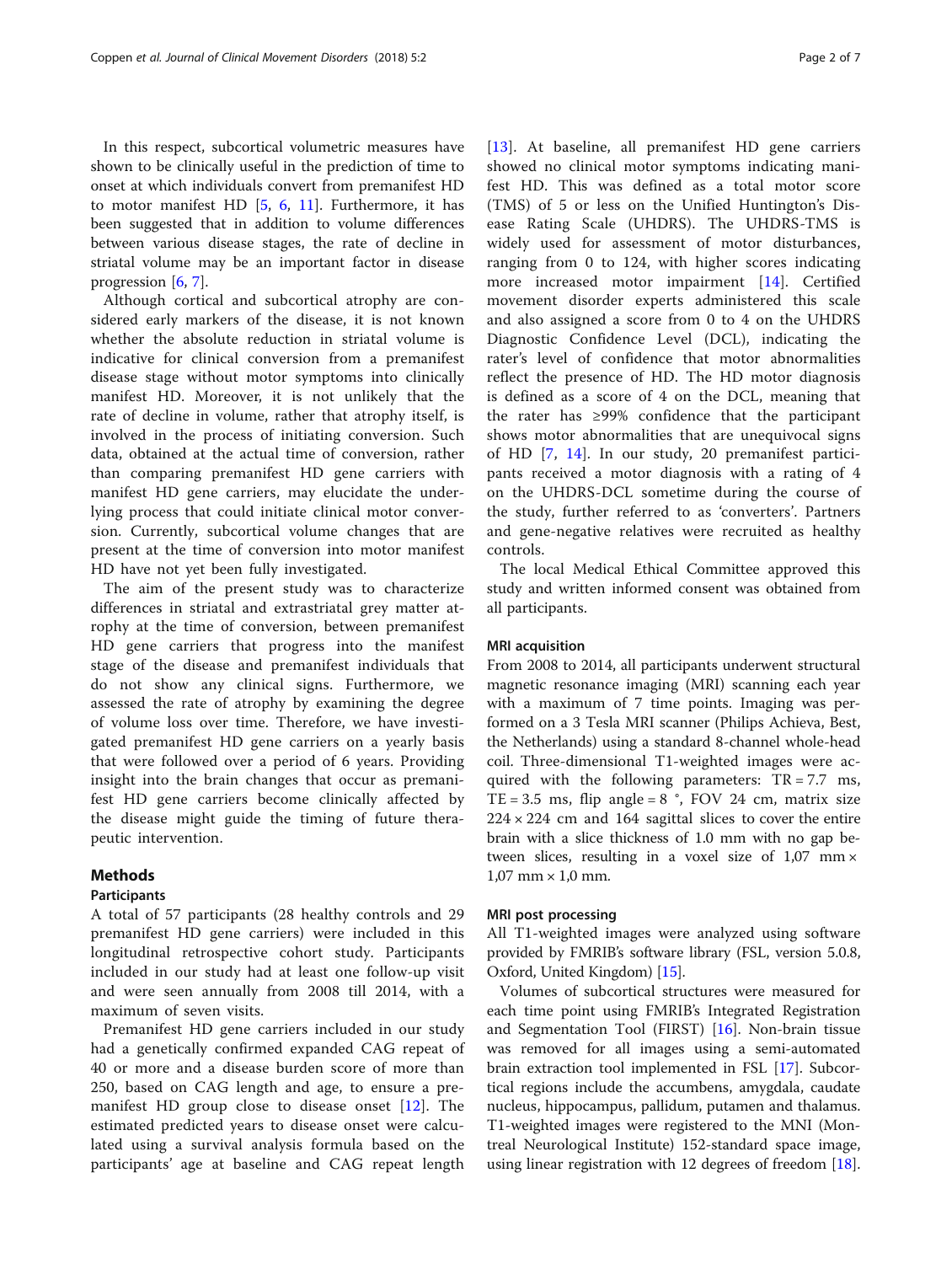Subsequently, segmentation of the subcortical regions was carried out using mesh models that are constructed from a large library of manually segmented images. Finally, a boundary correction was applied to prevent overlap with adjacent structures. Then, absolute volumes per structure were calculated. Visual inspection was performed during the registration and segmentation steps on randomly chosen images.

Whole brain intracranial volume, normalized for individual head size, was estimated with SIENAX [\[19](#page-6-0)]. Brain and skull images were extracted from the single wholehead input data. The brain images were then affineregistered to a MNI 152-space standard image [\[18](#page-6-0)], using the skull image to determine the registration scaling. Next, tissue-type segmentation with partial volume estimation was carried out in order to calculate the total volume of normalized brain tissue. Visual inspection of motion artifacts, registration and segmentation was performed for each brain-extracted image.

# **Statistics**

Statistical analyses were performed using the Statistical Package for Social Sciences (SPSS for Mac, version 23, SPSS Inc.). Demographic group differences at baseline were analyzed using the  $x^2$  test for gender and independent-samples t-test for age, CAG repeat length, disease burden score, and UHDRS-TMS. Group differences in absolute subcortical volumes were analyzed using a one-way analysis of covariance (ANCOVA) with age, gender and normalized intracranial volume (ICV) as covariates.

To assess the individual change over time, a linear regression analysis was performed for each subcortical structure in each participant to calculate the linear regression slope. To account for an individuals' total brain volume, we calculated for each individual and subcortical structure the ratio between subcortical volume and ICV by dividing the volume of the subcortical structure with the total ICV at each visit. With this volume/ICV

ratio, we constructed a linear fitted coefficient that indicates the estimated change (increase or decrease) in volume per participant for every additional year adjusted for total brain volume. Then, this regression coefficient was used as a dependent variable in a one-way ANCOVA with age and gender as covariates.

The significance level was set at  $p < 0.05$ . Bonferonni correction for post-hoc analyses was performed to correct for multiple comparisons.

# Results

# Demographic characteristics

Demographic and clinical group characteristics at baseline are shown in Table 1. The mean follow-up period was 4.8 years (SD 1.8 years, range 0.9–6.6 years). Longitudinal data was collected for two or more years in 55 of the 57 participants. For the two remaining participants, the follow-up period was 1 year. Of all participants, 36 (63%) completed a follow-up period of 6 years.

There were no significant differences in gender and total motor score at baseline between controls and the whole group of premanifest HD gene carriers. Controls were significantly older compared to the premanifest HD group  $(t(55) = 2.48, p = 0.016)$ .

The premanifest HD group was subsequently divided into converters  $(n = 20$  with  $DCL = 4)$  and nonconverters  $(n = 9$  with DCL < 4). After baseline, converters had a median time of progression into manifest HD of 4.0 years (SD 1.5 years). Compared to nonconverters, converters had a significantly higher mean disease burden score  $(t(27) = -2.73, p = 0.011)$  at baseline.

# Subcortical volume at time of conversion

Mean volumes of seven subcortical structures (accumbens nucleus, amygdala, caudate nucleus, hippocampus, pallidum, putamen and thalamus) were calculated for converters at the time of conversion (Table [2](#page-3-0)), whereas absolute volume changes are shown in Fig. [1](#page-4-0).

Table 1 Demographic and clinical baseline characteristics

| - -                    |                |                  |            |                           |  |  |
|------------------------|----------------|------------------|------------|---------------------------|--|--|
|                        | Premanifest HD |                  |            | Controls                  |  |  |
|                        | Non-converters | Converters       | Combined   |                           |  |  |
| Number of participants | 9              | 20               | 29         | 28                        |  |  |
| Gender (male/female)   | 3/6            | 9/11             | 12/17      | 13/15                     |  |  |
| Age (years)            | 41.6(6.5)      | 44.2(8.7)        | 43.3(8.0)  | 48.6 $(7.9)$ <sup>+</sup> |  |  |
| CAG repeat length      | 42.4(1.8)      | 43.8(2.6)        | 43.4(2.4)  |                           |  |  |
| Disease burden score   | 286 (56.9)     | 352 $(61.3)^{*}$ | 332 (66.6) |                           |  |  |
| <b>UHDRS - TMS</b>     | 1.9(1.8)       | 2.7(1.3)         | 2.4(1.5)   | 2.6(2.4)                  |  |  |

Data is given in mean (standard deviation). Premanifest HD gene carriers were divided into non-converters with a Diagnostic Confidence Level (DCL) below 4 and converters who progressed to manifest HD rated as a DCL of 4. CAG: cytosine-adenine-guanine. UHDRS-TMS: Unified Huntington's Disease Rating Scale – Total Motor Score. Disease burden score = age x (CAG length <sup>−</sup> 35.5) by Penney et al. [[12](#page-6-0)] \*

 $\zeta$ Significantly different between converters and non-converters at  $p < 0.05$ 

<sup>+</sup>Significantly different between controls and premanifest HD combined group at  $p < 0.05$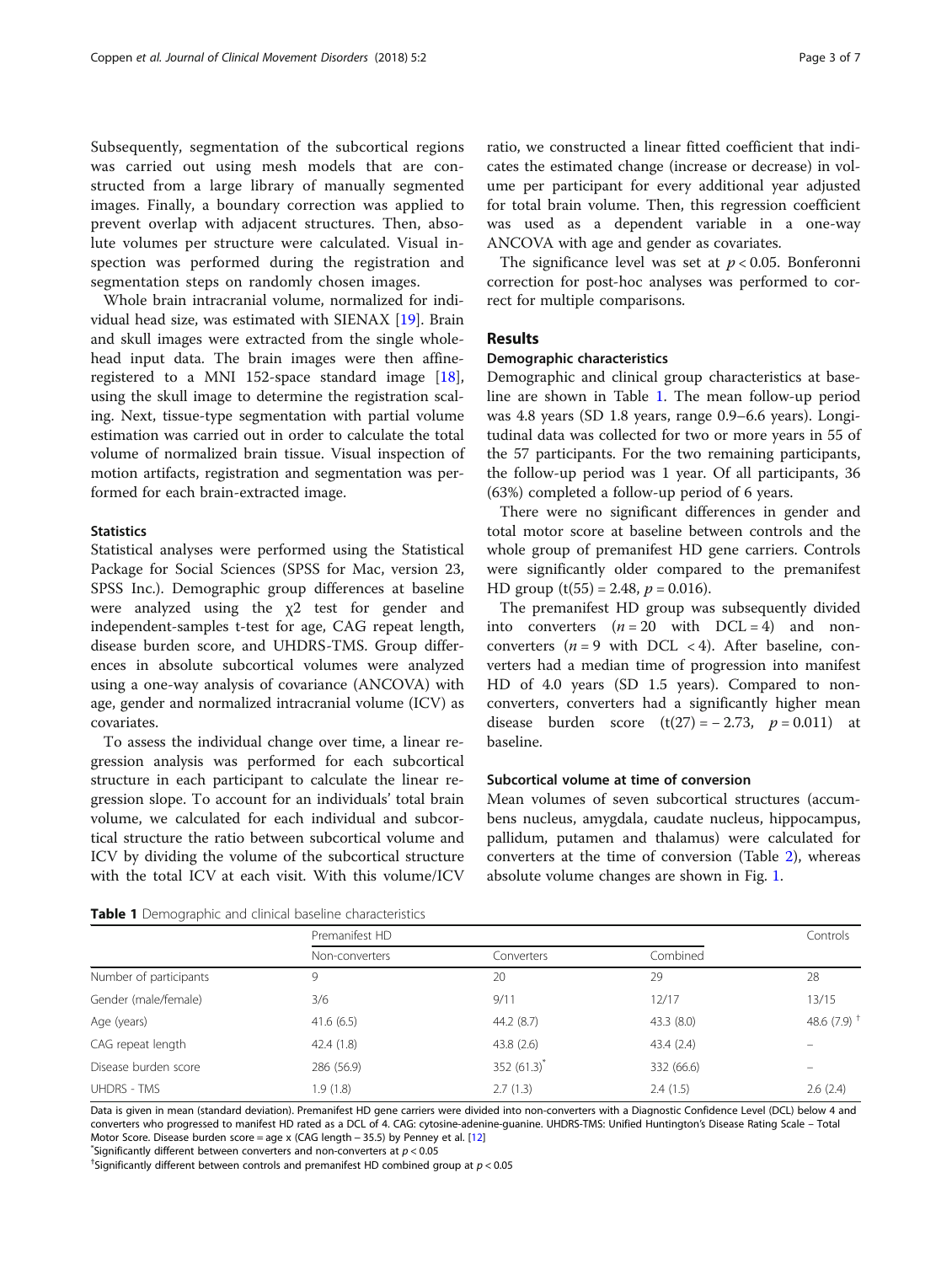|                 | Controls     |                  | Premanifest HD gene carriers |                                               |
|-----------------|--------------|------------------|------------------------------|-----------------------------------------------|
|                 |              | Non-converters   | Converters                   | non-converters<br>vs. converters <sup>a</sup> |
| Accumbens       | 0.92(0.21)   | 0.86(0.15)       | 0.72(0.18)                   | 0.566                                         |
| Pallidum        | 3.39(0.44)   | 3.15(0.50)       | 2.78(0.54)                   | 0.149                                         |
| Amygdala        | 2.19(0.36)   | 2.31(0.49)       | 2.01(0.51)                   | 0.157                                         |
| Putamen         | 9.31(1.30)   | $8.32(1.34)^{*}$ | $7.24(1.05)^*$               | 0.040                                         |
| Caudate nucleus | 6.67(0.88)   | 5.65 $(0.78)^*$  | $5.15(0.73)^*$               | 0.367                                         |
| Thalamus        | 14.79 (1.32) | 14.76 (1.40)     | 13.87 (1.51)                 | 0.402                                         |
| Hippocampus     | 7.75 (0.80)  | 7.85 (0.97)      | 7.15(0.86)                   | 0.178                                         |

#### <span id="page-3-0"></span>Table 2 Subcortical volumes

Uncorrected mean (standard deviation) subcortical volumes in ml are displayed. For converters, volumes at time of conversion are measured. For non-converters and controls, mean volumes across visits were calculated. Results of a one-way analysis of covariance (ANCOVA) for group differences with age, gender and intracranial volume as covariates. Significant difference between converters and non-converters is displayed in Italic.

<sup>a</sup>Post-hoc analyses were adjusted for multiple comparisons using a Bonferonni correction

\*Significant difference compared to controls,  $p < 0.05$ 

Converters showed a lower mean volume at time of conversion for all subcortical structures compared with the mean volume across visits in controls and non-converters. After correction for age, gender and intracranial volume, and adjustment for multiple comparisons, the accumbens nucleus  $(F(2,51) = 4.02, p = 0.$ 020,  $\eta_p^2 = 0.14$ , pallidum  $(F(2.51) = 5.46, p = 0.007,$  $\eta_p^2 = 0.18$ ), putamen F(2,51) = 15.96,  $p < 0.001$ ,  $\eta_p^2 = 0$ . 39), and caudate nucleus  $(F(2,51) = 16.84, p < 0.001,$  $\eta_p^2$  = 0.40) were all smaller in converters compared with controls.

Volumes of the caudate nucleus and putamen in non-converters were also smaller compared to controls ( $p = 0.020$  and  $p = 0.044$  respectively). Converters only had a significantly smaller putamen volume at time of conversion compared with non-converters ( $p = 0.040$ ).

# Subcortical volume change over time

The caudate nucleus  $(F(2,50) = 4.37, p = 0.018, \eta_p^2 = 0.$ 15) demonstrated a significantly steeper decrease in volume in both converters and non-converters compared with controls (Table [3,](#page-5-0) Fig. [1](#page-4-0)). The pallidum showed a higher decline in volume over time in converters compared to controls  $(F(2,50) = 4.61, p = 0.015,$  $\eta_p^2$  = 0.16). No significant differences in atrophy rate for any subcortical structure were found between converters and non-converters.

# **Discussion**

Our results showed that putamen volume is reduced in individuals that converted to the manifest disease stage compared to individuals that did not show any clinical disease progression during the study period of 6 years. Although atrophy rate over time of the pallidum and caudate nucleus was higher in converters compared with controls, no differences in atrophy rate were found between converters and nonconverters for any of the subcortical structures.

The putamen is essential for regulation of movements and for learning and performance of motor skills. As the clinical diagnosis of HD is based on the presence of unequivocal motor signs, our results suggest that the putamen undergoes degeneration, when premanifest individuals approach clinical motor onset.

To our knowledge, one other study specifically focused on longitudinal brain changes in premanifest HD that converted into a manifest disease stage  $[11]$  $[11]$ . Their results showed that putamen volume could be used to improve the prediction of disease onset in addition to CAG repeat length and age  $[11]$  $[11]$ . We provide evidence of atrophy of the putamen at the actual time of clinical motor onset, instead of using predicted data. Nevertheless, our findings that premanifest individuals have a smaller volume of the putamen at the time of clinical motor onset confirm this suggestion of using putamen volume as a predictor for disease onset. The large multi-center observational Track-HD study also focused on identifying predictors of disease progression in early HD and premanifest HD gene carriers [\[7](#page-6-0)]. Here, baseline and longitudinal caudate nucleus, putamen and grey matter volumes showed a strong predictive value for the risk of future clinical diagnosis in a premanifest individual [[7\]](#page-6-0). In our study, we found no difference in the rate of subcortical volume loss over time between converters and non-converters. An explanation for this finding could be that other factors, such as environmental, biochemical and genetic aspects, might play a more substantial role in clinical motor onset than striatal volume loss. Another explanation might be that the number of non-converters in our study was too minimal to detect such specific differences.

Compared with controls, the whole premanifest HD group did show a more rapid decline in volume loss over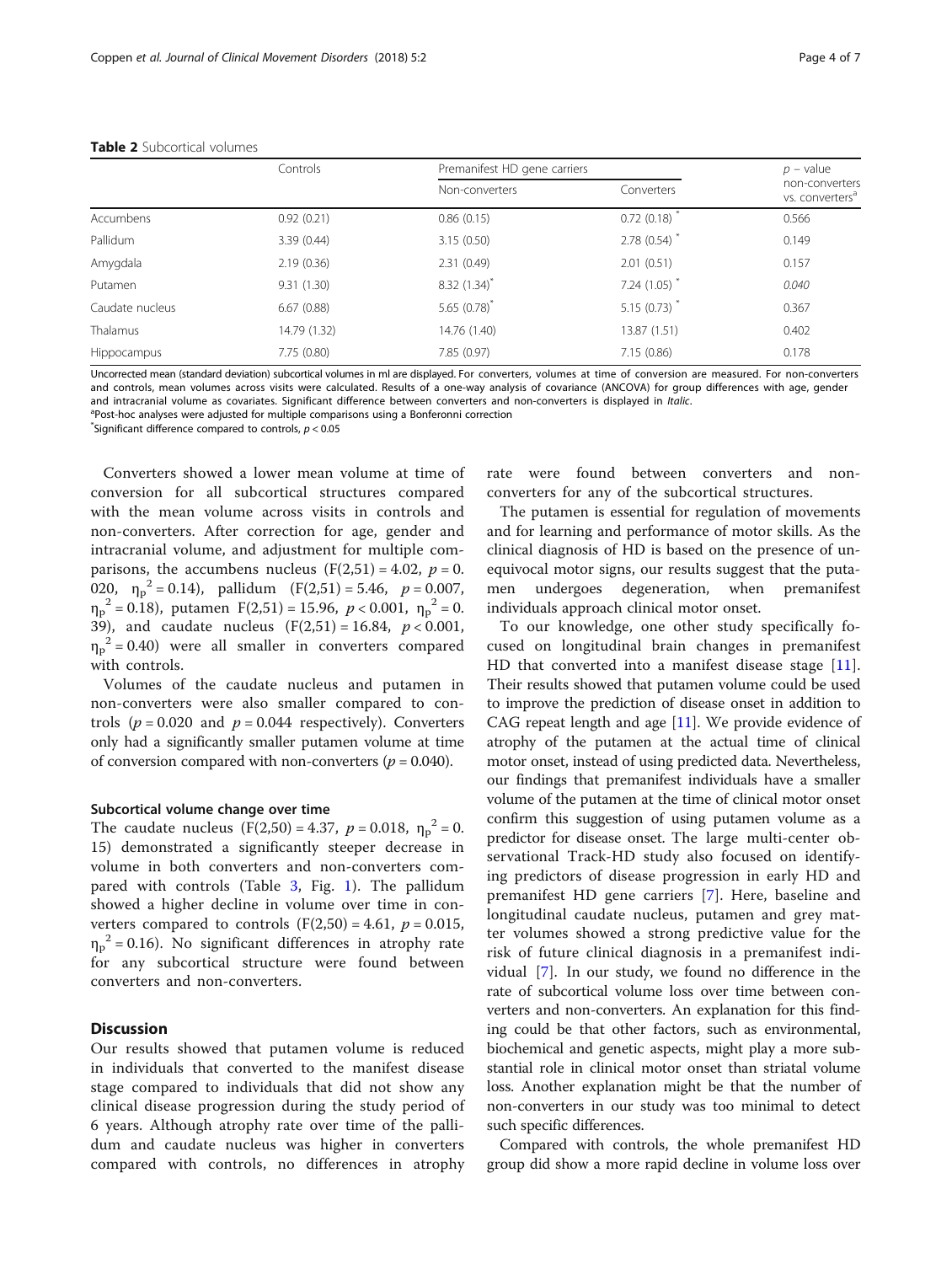<span id="page-4-0"></span>

time for the pallidum and caudate nucleus. This finding is consistent with previous longitudinal studies [[10](#page-6-0), [20](#page-6-0)]. However, other longitudinal studies also showed that in premanifest HD gene carriers, the volume of the caudate nucleus declines more rapidly over time than the putamen volume  $[6, 21]$  $[6, 21]$  $[6, 21]$ , which is contradictory to our findings. Specifically, the results of our study suggest that the degree of decline in subcortical volume might not be a reliable marker for clinical motor onset in premanifest HD, as we did not find any differences in rate of decline between converters and non-converters over time.

Our findings are strengthened by the fact that we used data of the actual time of clinical motor onset in the converter group rather than predicted data. Also, many studies that have been performed to date are crosssectional and compare brain atrophy between different disease stages, such as premanifest and early manifest HD, to measure disease progression.

Striatal atrophy is one of the most recognized neurodegenerative signs in HD, and is associated with chorea severity. [\[22,](#page-6-0) [23](#page-6-0)] In our study, we have therefore focused on the progression of subcortical changes in premanifest HD. In manifest HD gene carriers, oculomotor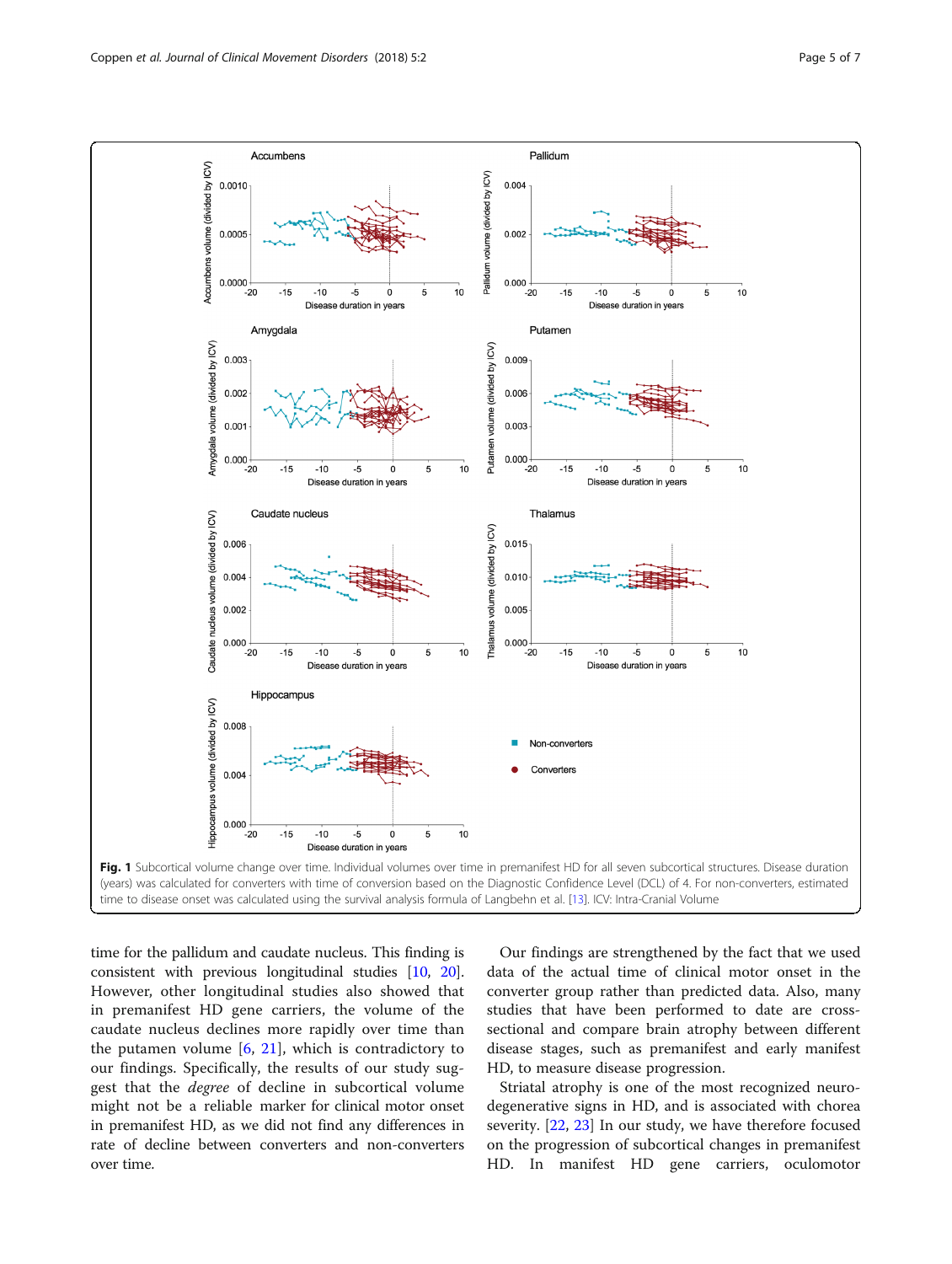<span id="page-5-0"></span>Table 3 Mean subcortical volume change in ml per year

|                 | Controls         | Premanifest HD gene carriers |                     |
|-----------------|------------------|------------------------------|---------------------|
|                 |                  | Non-converters               | Converters          |
| Accumbens       | $-0.018(0.027)$  | $-0.035(0.046)$              | $-0.020(0.014)$     |
| Pallidum        | 0.006(0.041)     | $-0.054(0.056)$              | $-0.049(0.043)^{*}$ |
| Amygdala        | $-0.0012(0.107)$ | 0.031(0.109)                 | $-0.020(0.063)$     |
| Putamen         | $-0.022(0.082)$  | $-0.165(0.128)$              | $-0.123(0.066)$     |
| Caudate nucleus | $-0.023(0.048)$  | $-0.086(0.079)^{*}$          | $-0.125(0.052)^{*}$ |
| Thalamus        | $-0.067(0.099)$  | $-0.015(0.090)$              | $-0.106(0.070)$     |
| Hippocampus     | $-0.010(0.123)$  | 0.029(0.041)                 | $-0.066(0.084)$     |

Mean individual linear regression coefficients (standard deviation) indicate the change (increase or decrease) in volume for each subcortical structure for every additional year. In the statistical regression analyses, the ratio between subcortical volume and total intracranial volume at each measurement was used to account for an individuals' brain volume. A one-way analysis of covariance (ANCOVA) for group differences was performed with age and gender as covariates. Post-hoc analyses were adjusted for multiple comparisons using a Bonferonni correction

 $*$ Significantly different compared to controls,  $p < 0.05$ 

dysfunction, however, was related to volume changes in the occipital cortex. [[23\]](#page-6-0) It could therefore be of great interest to examine longitudinal cortical changes in relation to clinical symptoms in larger clinical trials. To assess clinical disease progression in premanifest HD, we defined clinical motor onset as the time that certified raters had a confidence of ≥99% that the participant showed motor abnormalities that are unequivocal signs of HD (measured with a DCL score of 4). Participants were rated each year at their annual follow-up visit, which included the MRI scan. We acknowledge that this might be a conservative classification of clinical motor onset, as other studies also defined a decline in functional capacity or increase in total motor score as disease progression [\[20](#page-6-0), [24](#page-6-0)]. Still, the DCL score showed to be stable over time and was used previously to monitor disease progression [\[7](#page-6-0), [11](#page-6-0), [25](#page-6-0)]. Therefore, it would be interesting to assess volumetric changes over time in premanifest non-converters with DCL scores between 1 and 3 (e.g. non specific motor abnormalities or motor signs that are likely signs of HD), but our cohort consisted of a relatively small number of non-converters. In addition, this small number of nonconverters might explain the non-significant findings in our longitudinal analyses. Future studies with larger samples sizes are necessary to confirm and extend the findings of our study. Then, there is also a possibility to assess if specific brain regions, independent of certain classifications into groups, can predict progression of motor symptoms. In this way, large longitudinal studies with longer follow-up periods can provide a better understanding of disease progression in HD as this might guide the timing of future therapeutic intervention.

# Conclusion

In summary, we provide new insights in the difference in putamen volume between HD patients at the time of clinical motor onset and premanifest individuals that do not show any clinical progression. Our longitudinal study in premanifest HD demonstrates that the degree of atrophy in putamen volume, rather than rate of decline in volume, is involved in the process of conversion into clinically motor manifest HD.

This implies that putamen volume might be a suitable neuroimaging outcome measure for clinical trials as a marker for disease onset.

#### Abbreviations

ANCOVA: Analysis of Covariance; CAG: Cytosine-adenine-guanine; DCL: Diagnostic Confidence Level; FIRST: FMRIB's Integrated Registration and Segmentation Tool; FSL: FMRIB's Software Library; HD: Huntington's disease; ICV: Intracranial Volume; MNI: Montreal Neurological Institute; MRI: Magnetic Resonance Imaging; SPSS: Statistical Package for Social Sciences; TMS: Total Motor Score; UHDRS: Unified Huntington's Disease Rating Scale

#### Acknowledgements

The authors would like to thank all patients and their relatives who participated in this study, and the study-investigators for collecting all the data. Also, we would like to thank M. Jacobs, MSc for assisting with the statistical analyses and advising on the content of this article.

#### Funding

None.

#### Availability of data and materials

All data used for this study is presented in the paper. The datasets and MRI scans that were used and analyzed during the current study are available from the corresponding author on reasonable request.

#### Authors' contributions

EC was involved in the design and conceptualization of the study, analysis and interpretation of the data, and drafting the manuscript. JG was involved in the design and conceptualization of the study, interpretation of the data and drafting and revising the manuscript. RR was involved in the interpretation of the data and revising the manuscript. All authors read and approved the final manuscript.

#### Ethics approval and consent to participate

The local Medical Ethical Committee approved this study and written informed consent was obtained from all participants included in this study.

#### Consent for publication

Not applicable.

#### Competing interests

Emma M. Coppen and Jeroen van der Grond report no competing interest. Raymund A.C. Roos receives grants from TEVA Pharmaceuticals, Cure Huntington's Disease Initiative (CHDI), Gossweiler Foundation, and is member of the advisory board of UniQure.

## Publisher's Note

Springer Nature remains neutral with regard to jurisdictional claims in published maps and institutional affiliations.

#### Author details

<sup>1</sup>Department of Neurology (J3-R-162), Leiden University Medical Center, PC Box 9600, 2300 RC Leiden, The Netherlands. <sup>2</sup>Department of Radiology, Leiden University Medical Center, Leiden, The Netherlands.